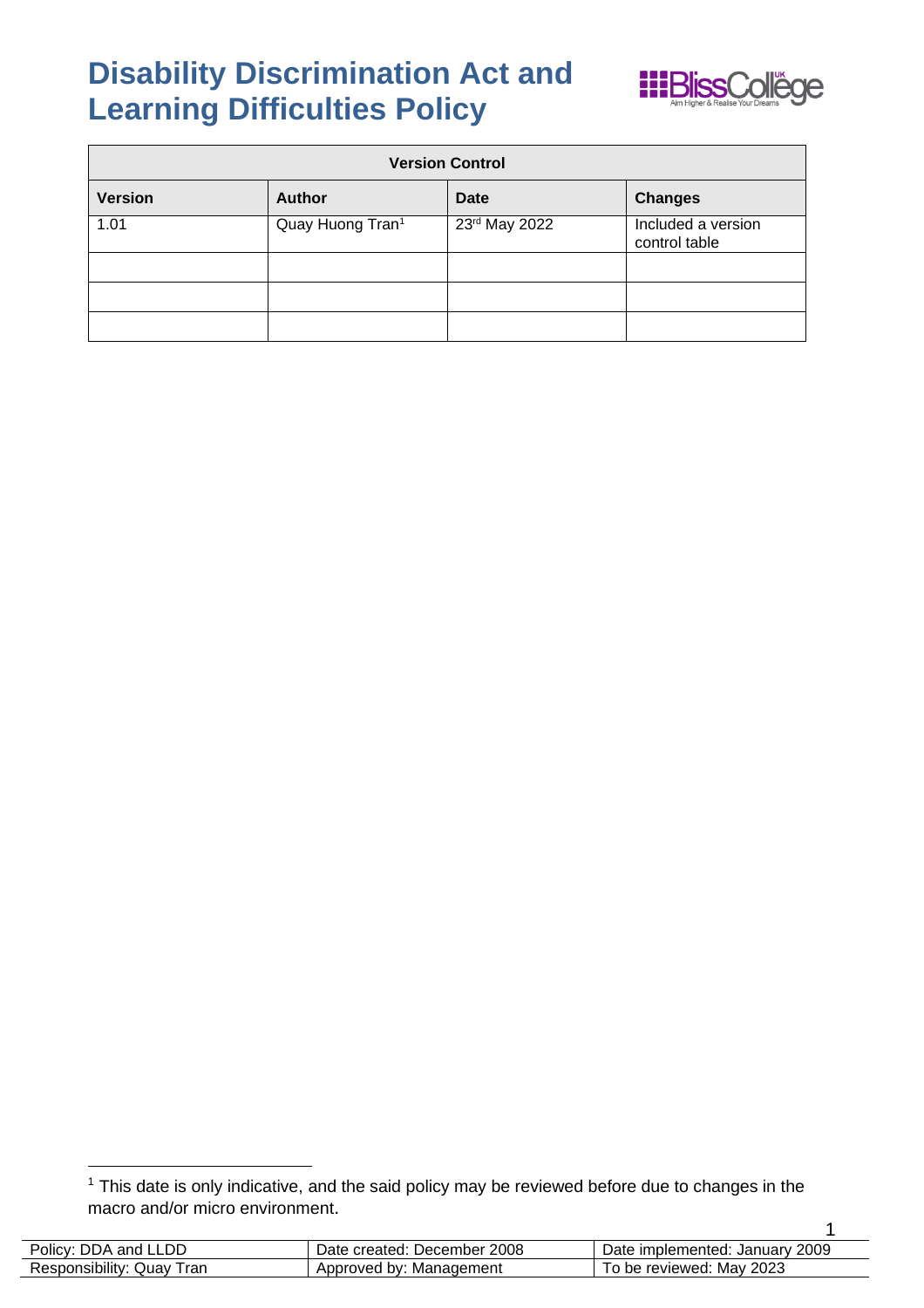

### **Disability Discrimination Act and Learning Difficulties Policy**

### **Table of Contents**

| 1 Scope of the policy         | 3              |
|-------------------------------|----------------|
| 2 Purpose of the policy       | 3              |
| 3 Location of the policy      | 3              |
| 4 Communication of the policy | 3              |
| 5 Review of the policy        | 3              |
| 6 Policy Objectives           | 3              |
| <b>7 Policy Statement</b>     | 3              |
| 8 Procedures                  | $\overline{4}$ |
|                               |                |

| Policy: DDA and LLDD      | Date created: December 2008 | Date implemented: January 2009 |
|---------------------------|-----------------------------|--------------------------------|
| Responsibility: Quay Tran | Approved by: Management     | To be reviewed: May 2023       |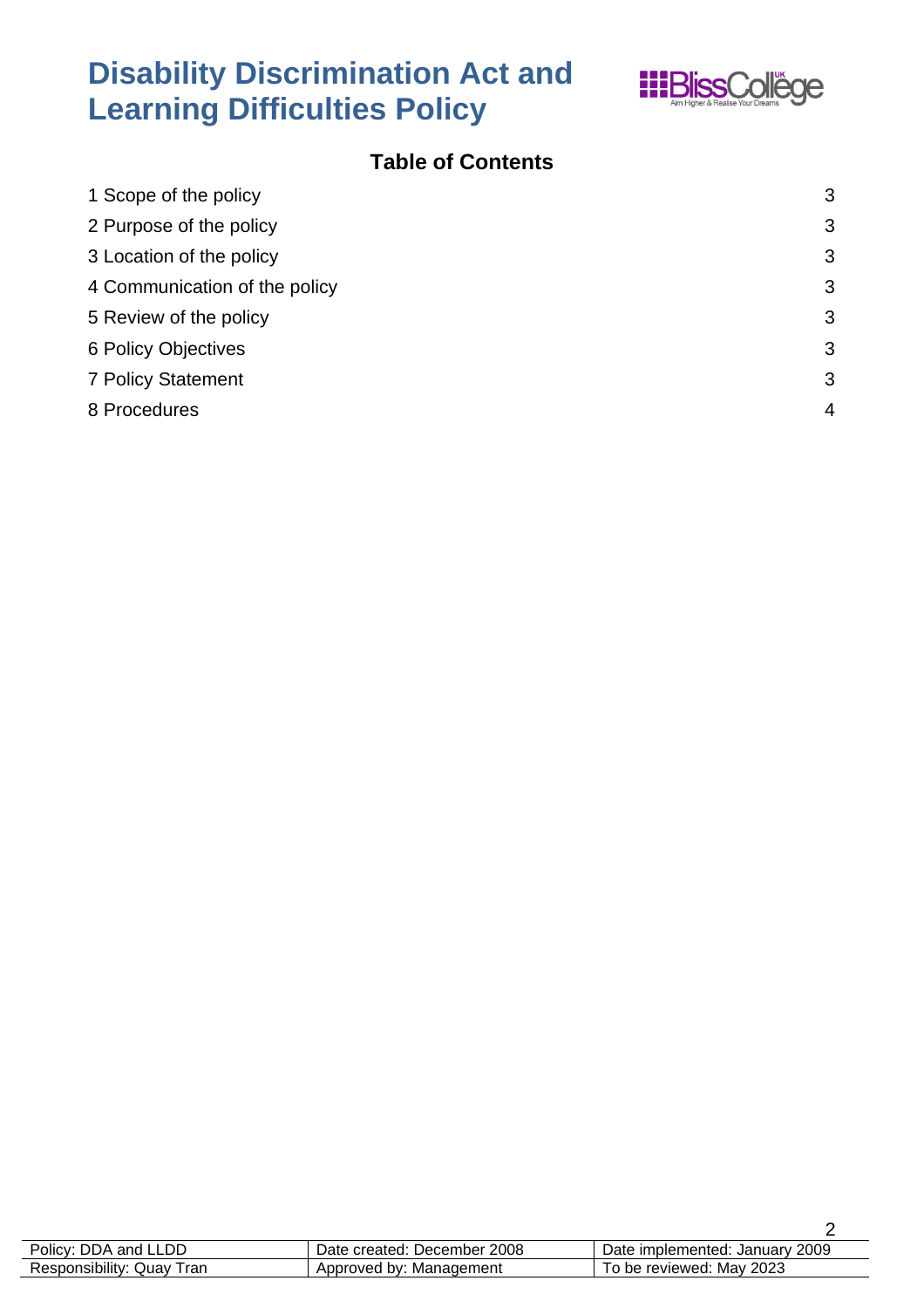## **Disability Discrimination Act and Learning Difficulties Policy**



3

#### <span id="page-2-0"></span>**1 Scope of the policy**

This policy covers the principles of course management and administrative procedures offered at Bliss College (BC), ensuring that the welfare and general interest of learners are prioritised.

#### <span id="page-2-1"></span>**2 Purpose of the policy**

The purpose of this policy is to implement BC's commitment to develop a learning environment where all applicants and learners are given the opportunity to demonstrate and realise their full potential. It aims to create and embed a culture of support and equal opportunities for learners with learning difficulties and disabilities.

#### <span id="page-2-2"></span>**3 Location of the policy**

You can obtain of this policy by ringing our administration team on 02085144977.

#### <span id="page-2-3"></span>**4 Communication of the policy**

It is important that both Centre personnel involved in the management, assessment, and quality assurance of all programs on offer, are fully aware of the contents of the policy. Management will assume the responsibility for communicating all updates to this policy to all stakeholders affected by it.

#### <span id="page-2-4"></span>**5 Review of the policy**

This policy will be reviewed on an annual basis and revised where necessary based on feedback from stakeholders, external agencies, and regulatory authorities. The review of the policy will ensure that procedures continue to be consistent with the regulatory criteria and are applied properly and fairly in arriving at judgments.

#### <span id="page-2-5"></span>**6 Policy Objectives:**

This policy is adopted to ensure that learners of all abilities are given equal and fair treatment. As such, it aims are to:

- *a. provide fair and equal treatment of all learners.*
- *b. comply with DDA legislation.*
- *c. comply with the QAA's Code of Practice for the Assurance of Academic Quality and Standards in Higher Education.*

#### <span id="page-2-6"></span>**7 Policy Statement**

*Bliss College<sup>2</sup> will ensure that:* 

- *1. In all policies, procedures, and activities, including planning and resource allocation, consideration is given to enabling disabled learners' participation in all aspects of the academic and social life of the Centre.*
- *2. Disabled learners have access to the physical environment in which they study and are able to take part in the social life of the Centre.*
- *3. Facilities and equipment are as accessible as possible to disabled learners.*

 $^{\rm 2}$  adapted from QAA's Code of Practice for the Assurance of Academic Quality and Standards in Higher Education

| Policy: DDA and LLDD                | Date created: December 2008 | Date implemented: January 2009 |
|-------------------------------------|-----------------------------|--------------------------------|
| Tran<br>Responsibility: 0<br>: Quav | Management<br>Approved by:  | Mav 2023<br>To be reviewed:    |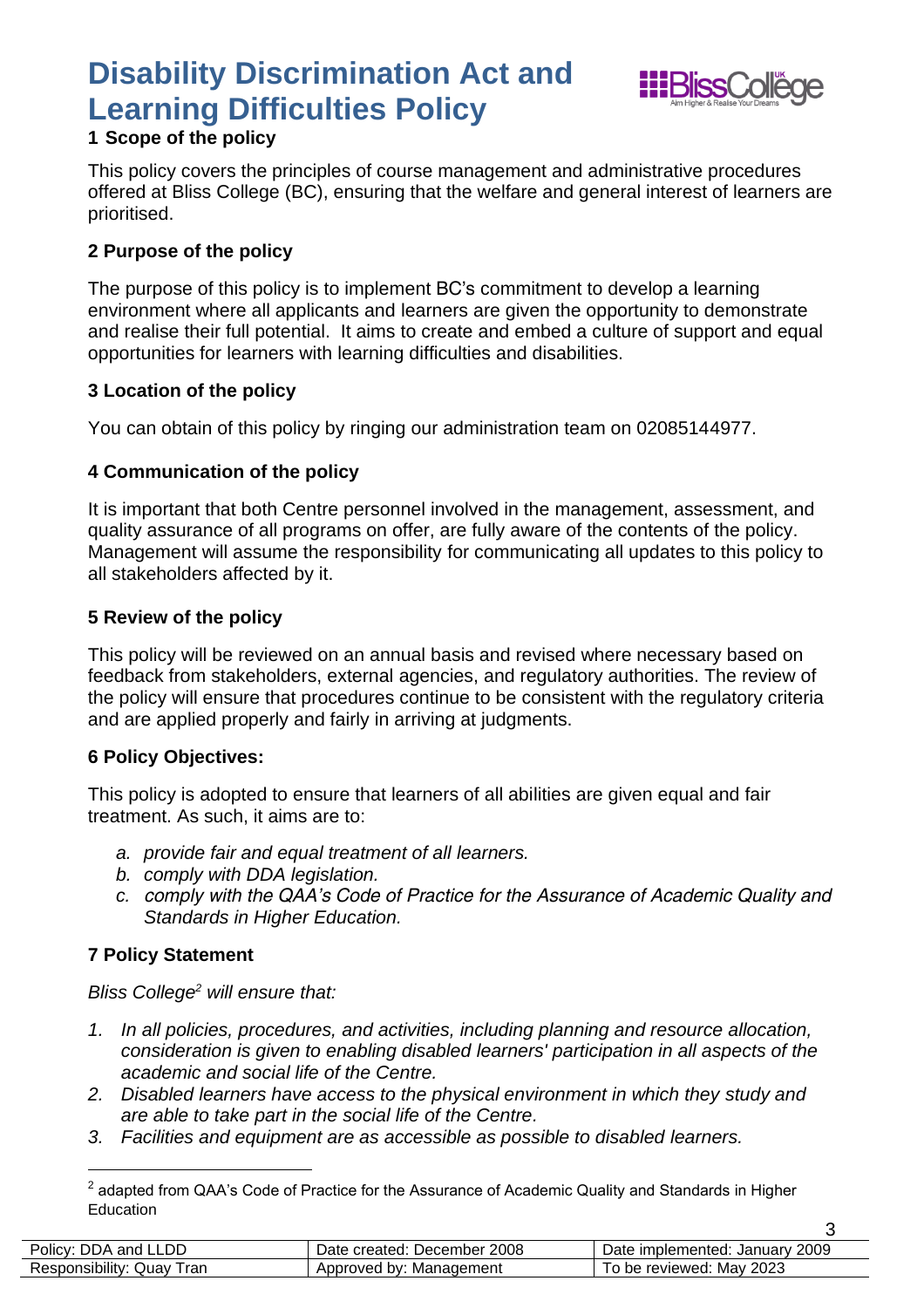# **Disability Discrimination Act and Learning Difficulties Policy**<br>4. The college's publicity, programme details an



- *4. The college's publicity, programme details and general information is accessible to people with disabilities and describe the opportunities for disabled learners to participate.*
- *5. Equitable consideration will be given to all applicants when selecting learners.*
- *6. Disabled applicants' support needs are identified and assessed in an effective and timely way, considering the applicant's views.*
- *7. The arrangements for enrolment, registration and induction of new learners accommodates the needs of disabled learners*
- *8. Program specifications include no unnecessary barriers to access by disabled people.*
- *9. Academic support services and guidance are accessible and appropriate to the needs of disabled learners.*
- *10. The delivery of programs considers the needs of disabled people or, where appropriate, be adapted to accommodate their individual requirements.*
- *11. Wherever possible, disabled learners have access to academic and vocational placements, including field trips.*
- *12. Assessment and examination policies, practices and procedures provide disabled learners with the same opportunity as their peers in order to demonstrate the achievement of learning outcomes.*
- *13. Where studying is interrupted as a direct result of a disability related cause, this does not unjustifiably impede a learner's subsequent academic progress.*
- *14. Induction and other relevant training programs for staff includes disability awareness/equality and training in specific services and support.*
- *15. learners with disabilities have access to the full range of support services that are available to their non-disabled peers.*
- *16. There is a designated member of staff with appropriate skills and experience to provide specialist advice and support to disabled applicants and learners, and to the staff who work with them.*
- *17. It identifies and seeks to meet the particular needs of individual disabled learners.*
- *18. Staff receive information about the particular needs of disabled learners in a clear and timely way.*
- *19. It has a clearly defined policy on the confidentiality and disclosure of information relating to a persons' disabilities that is communicated to applicants, learners, and staff.*
- *20. Information about all complaints and appeals policies and procedures is available in accessible formats and communicated to learners.*
- *21. It has procedures to deal with complaints arising directly or indirectly from a learners' disability.*
- *22. The Centre's academic management information system monitors the applications, admissions, academic progress and nature of impairment of disabled learners.*
- *23. The Academic Board monitors the effectiveness of provision for learners with disabilities, evaluates learners' progress and identifies opportunities for improvement.*

#### <span id="page-3-0"></span>**8 Procedures**

- *1. Learners with learning difficulties or disabilities (LDD) disclose their LDD during any of the following processes: application, admission, enrolment, and on-program.*
- *2. When a learner discloses LDD, a consultation meeting will be arranged between the designated member of staff and the learner to discuss the learners' requirements.*

| Policy: DDA and LLDD      | Date created: December 2008 | Date implemented: January 2009 |
|---------------------------|-----------------------------|--------------------------------|
| Responsibility: Quay Tran | Approved by: Management     | To be reviewed: May 2023       |